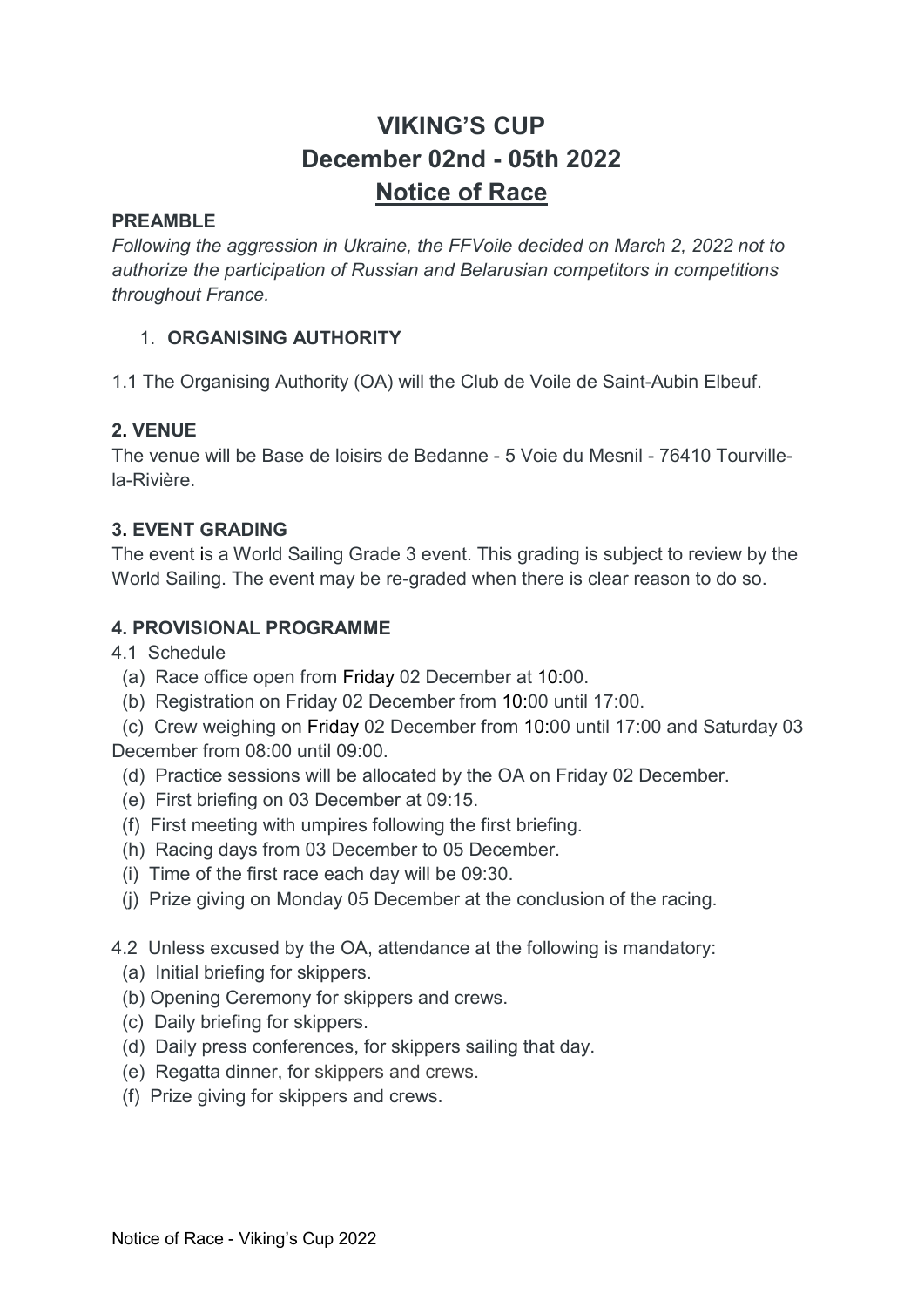In accordance with RRS76.1, the organizers will reject or cancel the entry of any competitor of Russian or Belarusian nationality or displaying these nationalities and the participation of any boats whose owner or manager is a Russian or Belarusian individual or entity.

# 5. SKIPPERS ELIGIBILITY

5.1 10 skippers will be invited. Only skippers invited by the OA will be eligible to enter this event.

5.2 The registered skipper shall helm the boat at all times while racing, except in an emergency.

5.3 To remain eligible a skipper shall confirm acceptance of the invitation in writing or e-mail to be received by the date specified on the letter of invitation.

5.4 All competitors shall meet the eligibility requirements of World Sailing regulation 19.2.

5.5 All competitors shall obtain a World Sailing Sailor ID by registering online at www.sailing.org/isafsailor . Skippers shall inform the OA of their World Sailor ID at registration.

# 6. ENTRIES

6.1 The team shall be entered on completion of registration including signing the liability form by all crew members, crew weighing and the payment of all fees and deposits. All payments shall be made as specified in the Letter of invitation.

# 6.2 Entry Fee

A non-refundable fee of 380€ shall be paid as specified in the Letter of Invitation.

# 6.3 Withdrawal

 When a skipper accepts an invitation and later withdraws within one months of the event or leaves the event before the end without written approval from the OA, a zero score may be applied to their Ranking points for that event by the World Sailing. (World Sailing Regulation 27.2).

# 6.4 Damage deposit

 (a) An initial damage deposit of 1500€ shall be paid at registration, unless extended by the OA. This deposit is the maximum payable by the skipper as a result of any one incident.

 (b) If a deduction from the damage deposit is decided by the OA, it may require that the deposit be restored to its original amount before the skipper will be permitted to continue in the event.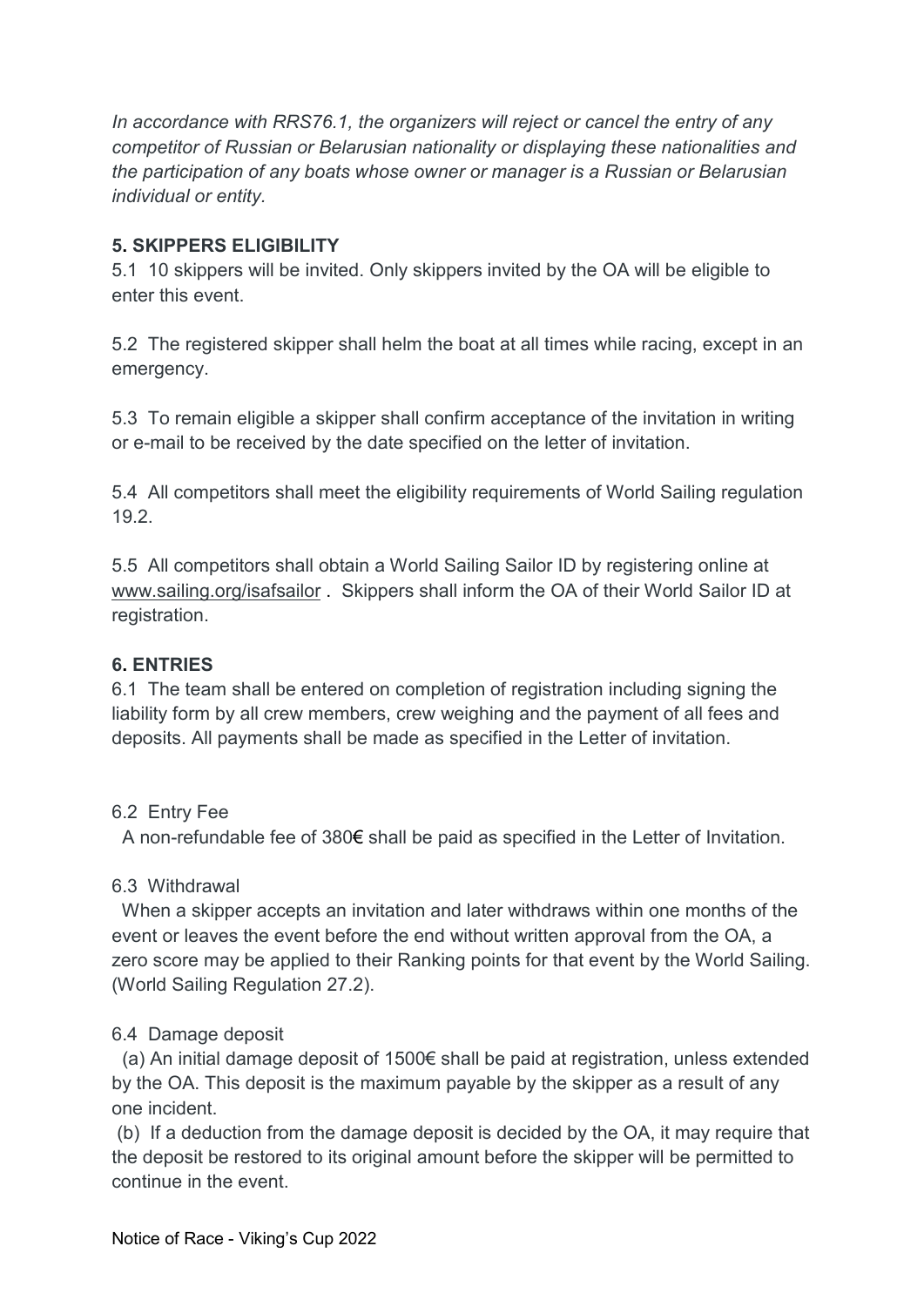(c) Any remaining deposit after the event will be refunded within 10 days after the event.

# 7. RULES

7.1

 (a) The event will be governed by the rules as defined in the Racing Rules of Sailing 2021-2024 (RRS), including Appendix C.

 (b) The rules for the handling of boats will apply, and will also apply to any practice sailing and sponsor races.

Class rules will not apply.

 (c) Any prescriptions of the national authority that will apply will be posted on the official notice board.

7.2 Major Alterations to the RRS

 (a) Add to RRS 41: (e) help to recover from the water and return on board a crew member, provided the return on board a crew member, provided the return on board is at the approximate location of the recovery.

(b) RRS C8.6 and C6.3 will be changed in the sailing instructions.

7.3 An IJ will be appointed in accordance with RRS Appendix N.

7.4 The OA may place an observer on each boat to provide information to the umpires.

# 8. BOATS AND SAILS

8.1 The event will be sailed in Beneteau First 7.5 type boats.

8.2 Six (6) boats will be provided.

8.3 The following sails will be provided for each boat: Mainsail, Genoa, Jib, Spinnaker.

8.4 Boats will be allocated by draw, either daily or for each round as decided by the OA.

# 9. CREW (INCLUDING SKIPPER)

9.1 The total number of crew (including the skipper) shall be four (4) or five (5), excluding persons placed on board by the RC. All registered crew shall sail all races.

9.2 The total weight of the crew, including the skipper, dressed in at least shorts and shirts, shall not exceed 350kg, determined at the time of registration or such time as required by the RC.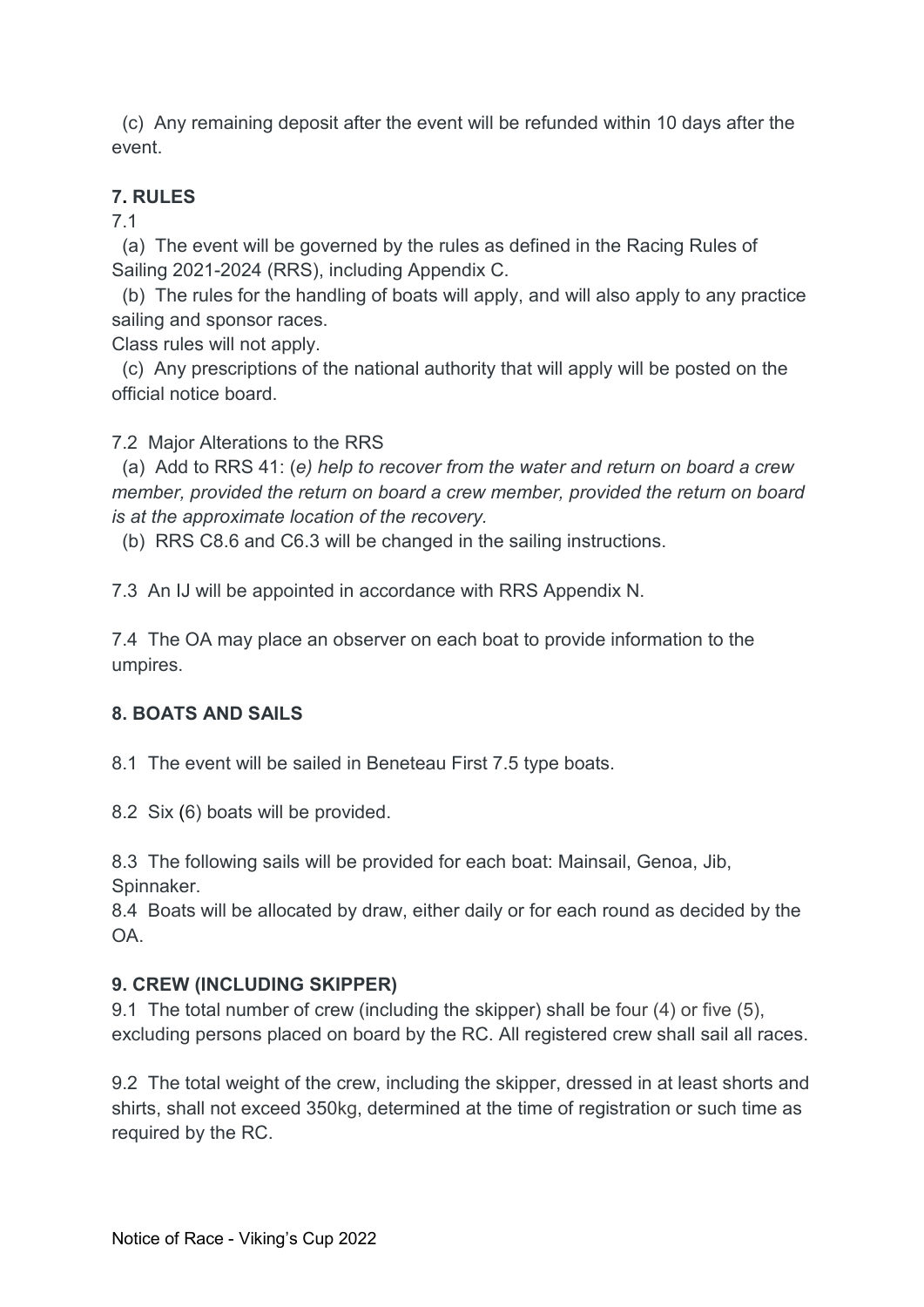9.3 Crew weight may be checked during the regatta. At any re-weighing the total weight limit is increased by 10kg. Any crew weighing in excess of this increased limit shall not be penalized, but they shell reduce their weight to the increased weight limit before racing again.

9.4 When a registered skipper is unable to continue in the event, the OA may autorise an original crew member to substitute.

9.5 When a registered crew member is unable to continue in the event the OA may authorise a substitute, a temporary substitute or other adjustment.

### 10. EVENT FORMAT

10.1 Skippers will be seeded based on World Sailing ranking list 30 days prior to the event.

10.2 The event will consist of the following stages:

Stage 1 - A full round robin Stage 2 - Quarter Finals Stage 3 - Semi Finals Stage 4 - Petit-Finals Stage 5 - Finals

10.3 The OA may change the format, terminate any stage or the event when, in its opinion, it is impractical to attempt to hold the remainder of matches under the existing conditions or in the remaining time scheduled. Early stages may be terminated in favour of later stages.

# 11. COURSE

11.1 The course will be windward/leeward with starboard rounding, finishing downwind.

11.2 The intended course area will be Bedanne's lake.

# 12. ADVERTISING

12.1 As boats and equipment will be supplied by the Organising Authority, World Sailing regulation 20.4 applies. Each boat will be required to display advertising as supplied by the OA.

12.2 Boats shall not be permitted the right to protest for breaches of any rules regarding advertising (amends RRS 60.1).

# 13. PRIZES

13.1 The principal prize for first place will be the Viking's Cup Trophy. 13.2 One wild card invitation will be issued for the International Bedanne's Cup 2021.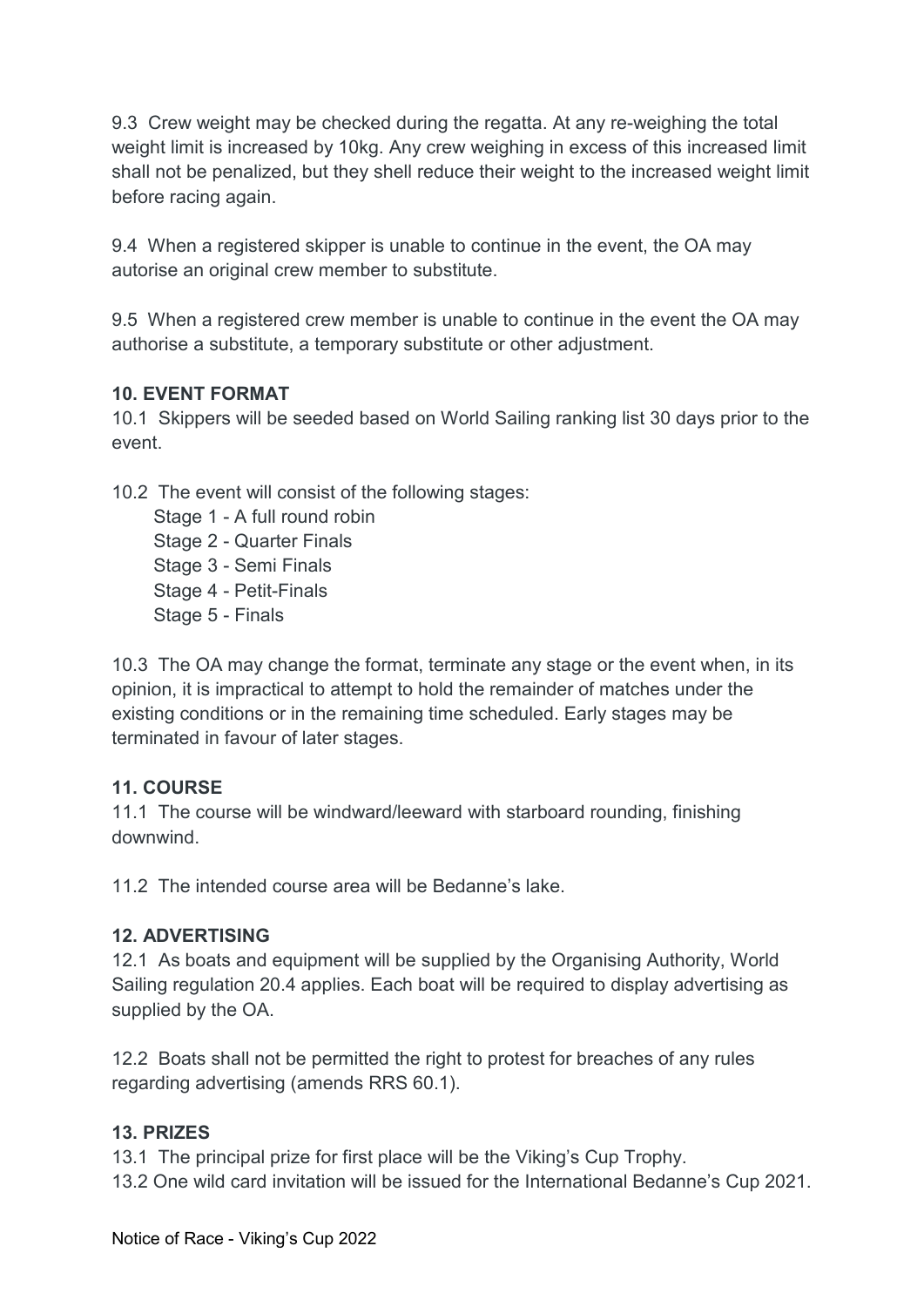# 14 MEDIA RIGHTS, IMAGES AND SOUND

14.1 By participating in the event competitors automatically grant to the Organizing Authority, their sponsors and World Sailing the right in perpetuity to make, use and show, from time to time at their discretion, any motion pictures and live, taped or filmed television and other reproductions of the athlete during the period of the competition without compensation.

14.2 If required by the OA:

(a) Television personnel and equipment (or dummies) supplied by the OA shall be carried on board while racing.

(b) Competitors shall wear microphones supplied by the OA during racing and be available for interviews when advised by the OA or RC.

(c) Registered skippers shall wear communications equipment supplied by the OA that will allow commentators to communicate with them whilst racing.

14.3 Competitors shall not interfere with the normal working of the OA supplied media equipment.

14.4 Competitors may be required for interviews at the event.

14.5 The OA have the right to use any images and sound recorded during the event free of any charge.

### 15 COACH BOATS

15.1 Coach Boats are allowed from which coaches may observe racing and communicate with their teams between matches.

### 16 DOPING CONTROL

Doping control may be conducted in accordance with the World Anti-Doping Code. In-Competition testing may be carried out at the Venue.

### 17 RISK STATEMENT

Competitors participate in the regatta entirely at their own risk and they are reminded of the provisions of RRS 4, Decision to Race. Sailing is by its nature an unpredictable sport and therefore involves an element of risk. By taking part in the event, each competitor agrees and acknowledges that:

(a) They are aware of the inherent element of risk involved in the sport and accept responsibility for the exposure of themselves, their crew and the boat supplied to them to such inherent risk whilst taking part in the event;

(b) They are responsible for the safety of themselves, their crew, their supplied boat and their other property whether afloat or ashore;

(c) They accept responsibility for any injury, damage or loss to the extent caused by their own actions or omissions;

(d) By participating in any race, they are satisfied that their supplied boat is in good order, equipped to sail in the event and they are fit to participate;